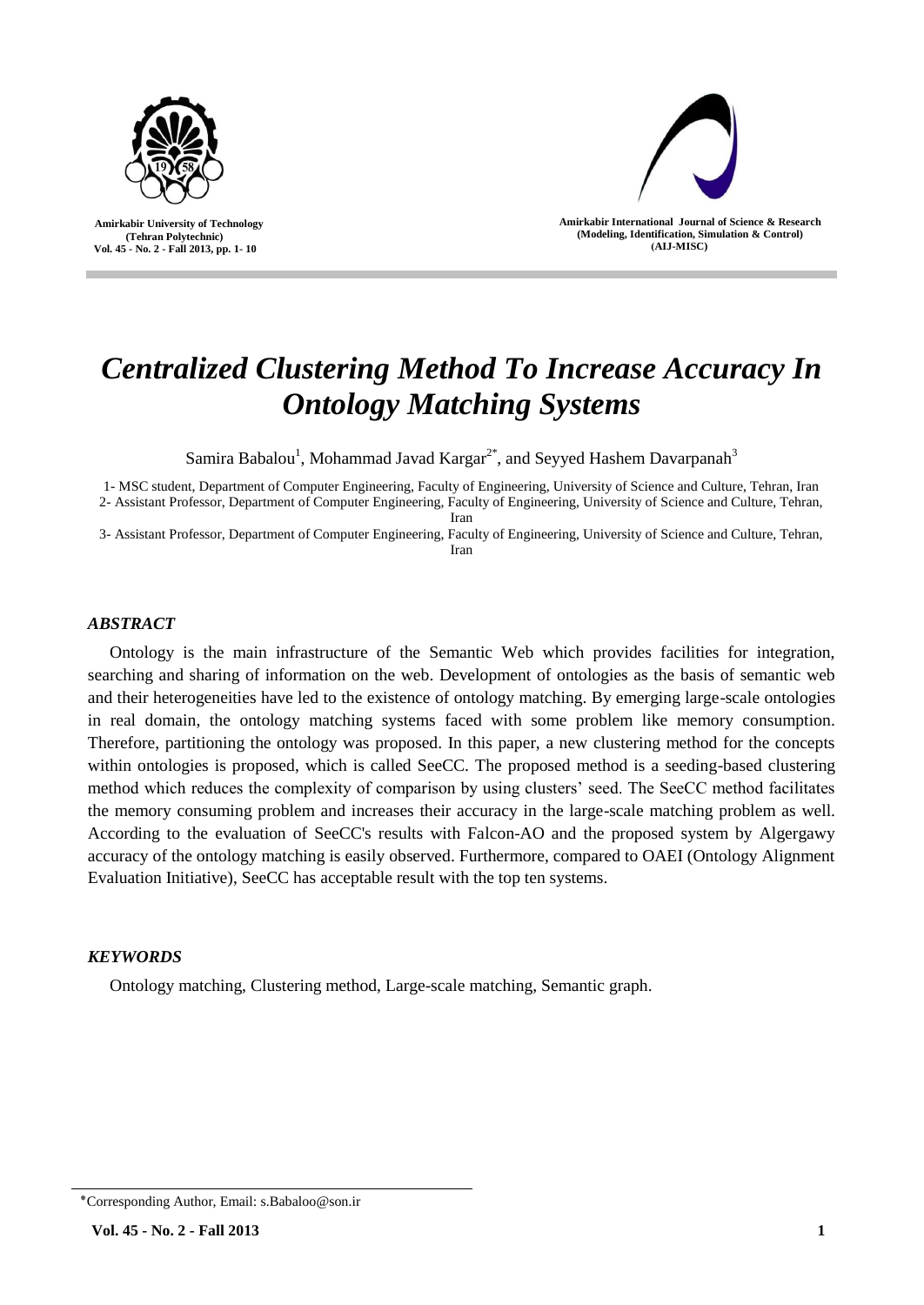## **1. INTRODUCTION**

Ontologies are main structures of the Semantic Web, which provide facilities for integration, searching and sharing of information on the web through making understandable the existing information for machines [1]. Despite this critical role and due to the creation of ontologies by different people or methods even if for the same domain, there exists some heterogeneity. In order to resolve this problem, ontology matching systems were created.

Nowadays, there are many large-scale ontologies in the real domains such as the medical science domain. But, to process these large-scale ontologies, the existing ontology matching tools have some problems such as shortage of consumed memory or long time consumption that are real challenges [2]. For example, in the OAEI competition held in 2011 in large ontologies test with 2000-30000 classes, only 6 of 16 systems could process those ontologies [3]. In order to make able matching of large-scale ontologies, dividing the ontologies to some partitions is a way which has been proposed so far via the methods such as divide and conquer[4], clustering[5], and modularization[6]. In this paper, we propose a seedingbased clustering method for partitioning ontologies. In this method, a seed is defined for each cluster according to a Ranker phase. This method reduces complexity of the comparisons by comparing concepts with only seeds instead of all the other concepts. The seeding-based clustering also was used in wireless sensor network for efficient energy utilization [7, 8].

One of the main parts of a large-scale ontology matching system is the partitioning phase so that correctly conduction of this step increases the accuracy. According to the belief of Saruladha and et al. [9] that clustering ontology is the key solution for managing scalability issues for the ontologies, and Zhou et al. [10] believed that graph clustering methods are very useful for identifying densely connected groups in a large graph. This led us to use clustering approach for this phase of our method.

Our contribution is the use of seeding-based clustering method in ontology domain. This matter makes possible working on real large ontologies even using normal processors. We apply SeeCC to large ontologies in the anatomy test. This method divides large-scale ontology to several sub ontologies. First, all the concepts are ranked according to Ranker and ReRanker functions. Second, seed of clusters is determined based on the top highest ranked concepts by a distribution condition. Finally, the new membership function is used to cluster the remaining concepts.

The rest of the paper is organized as follows: Section II discusses the large-scale ontology matching problem. Section III explains the SeeCC method (Seeding-based Clustering Concepts), and section IV presents the experimental results of SeeCC with Falcon-AO [11] and a method proposed by Algergawy et al. [5]. The results are also compared with OAEI results. Section V concludes the paper.

#### **2. REVIEW OF LITERATURE**

Different architectures have been proposed for largescale ontology matching systems [4, 5, 12]. Most of these methods have three main stages: (1) partitioning the large ontology to several sub-ontologies, (2) applying matching method to each pair of sub-ontologies, and (3) combining the results. We present a general architecture for a largescale ontology matching in Figure (1). First, two ontologies enter and then partitioning methods are applied in order to divide the input ontologies into a number of sub-ontologies. After finding similar pairs of subontologies, the matching method is applied and finally, partial results are combined.

When two large ontologies  $\mathcal{O}_1$  and  $\mathcal{O}_2$  are partitioned in to several sub-ontologies, at the simplest way, each subontology of  $\mathcal{O}_1$  is matched with each sub-ontology of  $\mathcal{O}_2$ . In this way, if  $O_1$  is partitioned into n sub-ontologies and  $\mathcal{O}_2$  is partitioned into m sub-ontologies, in the worst case, n×m matchings must be done, which is a second order function. Therefore, for reducing this order, most of systems like [4, 5] proposed that only similar subontologies should be matched; i.e, the pair of very dissimilar sub-ontologies are removed from the matching process. This phase is also known as the filtering phase.



**Fig. 1. Overall Architecture of a Large-Scale Ontology Matching System.**

One of the main parts of large-scale ontology matching is the partitioning part. If it has done correctly, the accuracy goes up in the next phase. To partition ontologies, systems use approaches such as clustering (Algergawy et al. [5]), divide and conquer (Hu et al. [4], COMA++[12] and PBM[13]), and modularization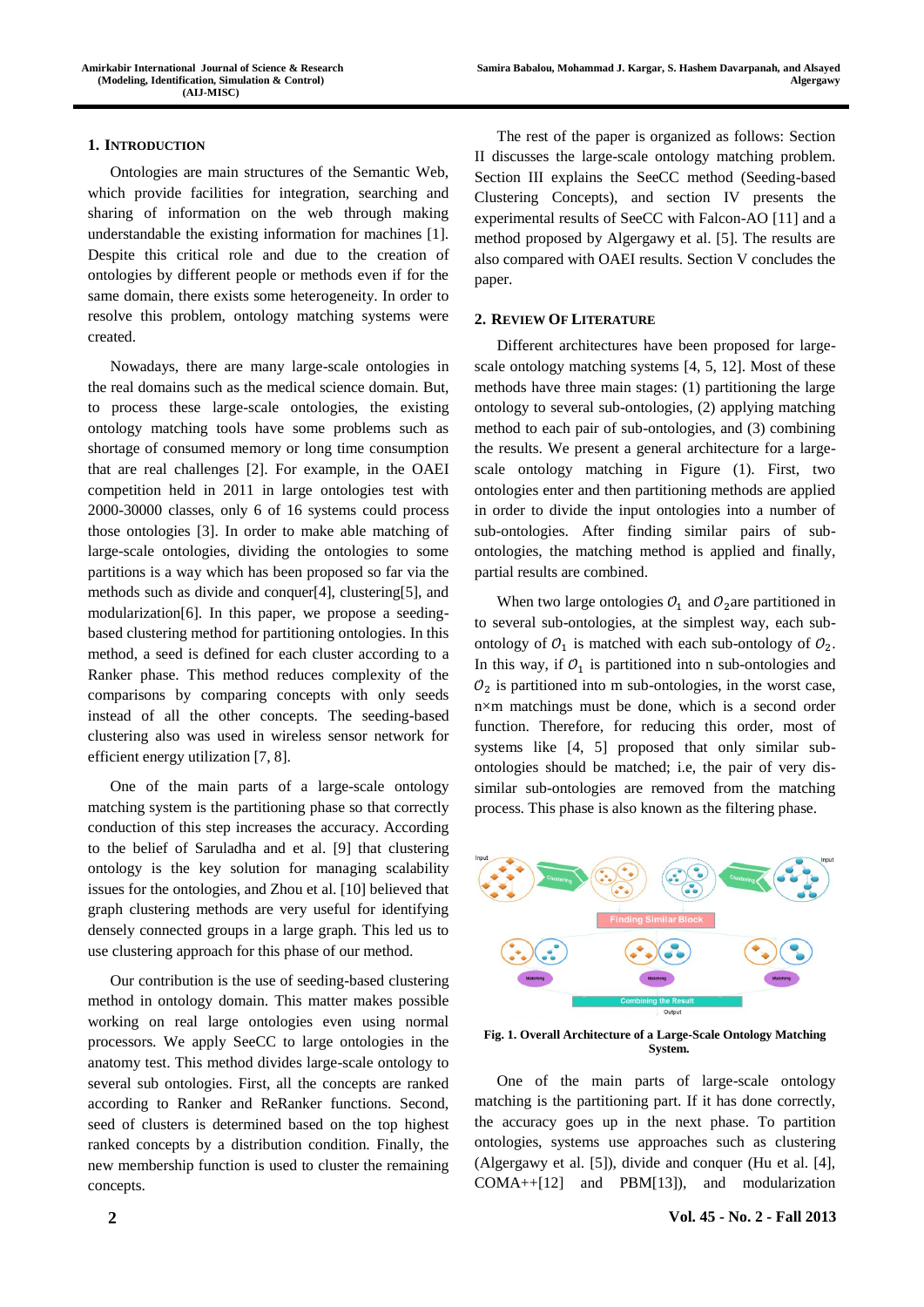(MOM[6] and LogMap[14]). Divide and conquer method recursively breaks the large-scale ontologies into subontologies, and clustering approach clusters related components to the same clusters. In addition to connected components, each module has an encapsulation property; hence, the "subclass" and "part-off" relations could not be in different modules. Furthermore, other approaches in some systems such as the parallelization via fragmentlevel (GOMMA[15]) and the machine learning and learning model (YAM++[16]). We show these methods in Table (1), which are explained in the "Division Strategy" column. The input, output, and Graphic User Interface (GUI) are respectively shown in columns 4, 5, and 6. The

last column shows methods that system uses to match the concepts of ontologies

#### **3. SEECC METHOD**

As shown in Figure (2), SeeCC consists of three components. In pre-processing, ontologies are parsed and the number of cluster heads is determined. In Ranker component, Ranker and ReRanker functions are applied to ontologies in order to score concepts of an ontology. And, in the clustering component, first Cluster Heads (CH) are determined, then the remaining concepts are placed in the corresponding clusters according to a specified membership function

| <b>TABLE 1.</b> COMPARISON OF THE MATCHING SYSTEMS OF LARGE ONTOLOGIES |
|------------------------------------------------------------------------|
|------------------------------------------------------------------------|

| N <sub>O</sub> | <i>Systems</i>      | <b>Division Strategy</b>                                             | <i>Input</i>                                     | Output     | <b>GUI</b>               | Matching method                                                       |
|----------------|---------------------|----------------------------------------------------------------------|--------------------------------------------------|------------|--------------------------|-----------------------------------------------------------------------|
| 1              | LogMap[14]          | Module extraction [17]                                               | OWL                                              | 1:1        | $\checkmark$             | Logic base                                                            |
| 2              | GOMMA[15]           | Parallelization via fragment-level                                   | OBO, OWL,<br><b>RDF</b>                          | 1:1        | $\times$                 | Combination of name, comment and<br><i>instance matcher</i>           |
| $\mathfrak{Z}$ | $YAM++[16]$         | Machine learning and learning<br>model                               | Graph data<br>structure                          | 1:1        | $\checkmark$             | Combination of element and structural<br>level and semantical matcher |
| ٤              | MOM[6]              | Modualization                                                        | Transform OWL<br>ontology in to<br>E-Connections | 1:1        | $\times$                 | Use OPM(Ontology Parsing graph-<br>based Mapping)[14]                 |
| 5              | $COMA++[12]$        | Divide & Conquer                                                     | XML, OWL                                         | 1:1        | $\checkmark$             | Using a library of more than 15<br>matchers                           |
| ٦              | Algergawy et al [5] | Clustering based AHSCAN[19]                                          | XML,RDFS,<br>OWL                                 | 1:1<br>1:n | ✓                        | $COMA++$                                                              |
| $\overline{7}$ | Hu et al[4]         | Divide & conquer via Rock[20]<br>algorithm                           | RDFS, OWL                                        | 1:1        | $\overline{\phantom{a}}$ | $GMO$ , V- $Doc$                                                      |
| 8              | <i>PBM[13]</i>      | Inspired by ROCK[20] based on<br>structural and linguistic proximity | RDFS, OWL                                        | 1:1        | $\sim$                   | Matching block via anchors and virtual<br>documents and TF/IDF        |



**Fig. 2. Architecture of the SeeCC Method**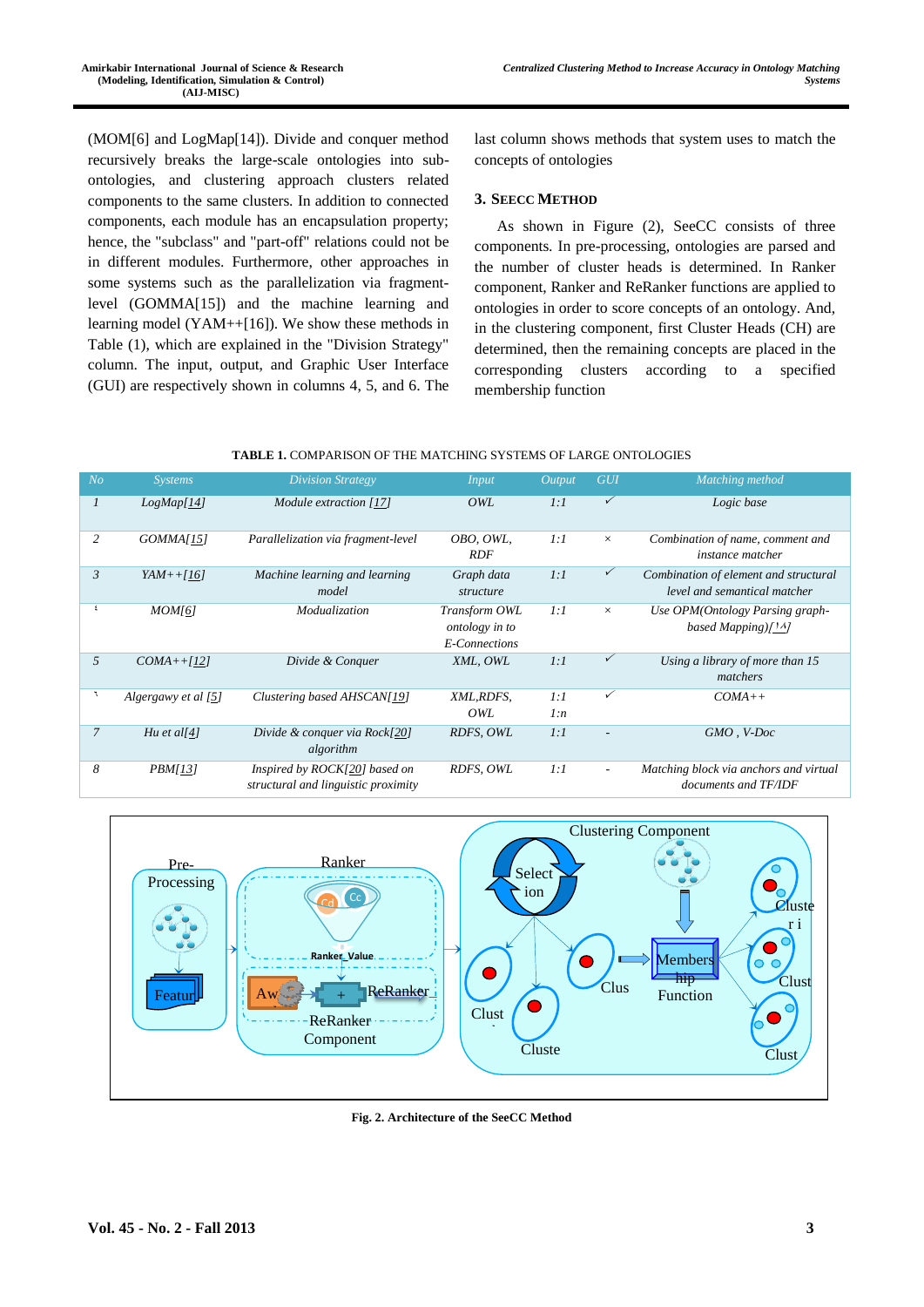In this paper, we use the following notations: Concept-Related Graph  $g = (C, R, L)$  is a labeled directed graph.  $C = \{c_1, ..., c_n\}$  is a finite set of nodes presenting the concepts of ontology.  $\mathcal{R} = \{r_1, ..., r_m\}$  stands for a finite set of directed edges showing all relations between concepts in  $O. \rightharpoonup r_k \in \mathcal{R}$  denotes a directed relation between two adjacent concepts  $c_i, c_j \in \mathcal{C}$  i.e.  $r_k =$  $(c_i, c_j)$ .  $\mathcal{L} = \{\ell_1, ..., \ell_m\}$  is a finite set of labels of graph nodes that show the name of each concept.  $n$  is the number of nodes (concepts) and  $m$  is the number of edges (relationships) in  $q$ . Also matrix  $M$  is generated from  $q$ to calculate central measures in the Ranker phase. In the  $M$  matrix as defined in Eq. 1, if a connection exists between two  $(c_i, c_j)$  vertices, each member of M i.e.  $(m_i, m_j)$  will be equal to one, otherwise, will be zero.

ℳ

 $=\{(m_i, m_j) = 1 | r_k = (c_i, c_j), r_k \in \mathcal{R}, m_i \in \mathcal{M}; i, j \leq n \}$  $0. W. 0$ (1)

The goal of clustering algorithm to partition vertices (V) to a set of separate clusters  $T_1, T_2, ..., T_n$ , so that cohesion of vertices in one cluster is high, while the coupling of two  $T_i$  and  $T_i$  clusters is low. Eqs. (2) and (3) show that each two clusters do not have shared concepts and union of all clusters equals to the main ontology.

$$
\forall T_i, T_j, i, j = 1, 2, ..., n \text{ and } i \neq j, T_i \cap T_j = 0 \tag{2}
$$

$$
\mathcal{T}_1 \cup \mathcal{T}_2 \cup \dots \mathcal{T}_n = 0 \tag{3}
$$

Although partitioning method is less time-consuming, as it was previously mentioned, instead of matching all the concepts of the large ontology at the final step, only similar clusters are matched which leads to less amount of time and calculations. SeeCC is constructed of the following four phases.

## **A. Phase 1: Pre-Processing**

In the implementation of our new concept-related graph, we parsed and inferred ontology by Apache Jena<sup>1</sup> and then the concept-related graph is drawn by mapping the inferred result. The number of concepts in an ontology is the calculated as well as the number of cluster heads (i.e.  $K$ ) are automatically determined . As shown in Eq. (4), the number of concepts is divided by  $\varepsilon$  as the maximum size of each cluster with  $\varepsilon < |0|$ .

$$
\mathcal{K} = \frac{|\mathcal{O}|}{\varepsilon} \tag{4}
$$

Effect on the Optimal Number of Cluster Head:

 $\overline{a}$ 

We have done one test for determining optimal  $K$ . In this test, for different value of  $ε$ , we calculate the Fmeasure of final matching result in Conference and Anatomy datasets. In Table (2), the first column shows average of F-measure on the conference dataset, and the second column shows the F-Measure on the Anatomy dataset. According to this test, the best ε value for the Conference and Anatomy dataset are 300 and 600, respectively. We selected  $ε = 600$  among the 600-1000 size in the Anatomy dataset, because according to Hamdi et al.[21] we must tradeoff between the number of blocks and their accuracy.

**TABLE 2.** EFFECT ON OPTIMAL NUMBER OF CLUSTER HEAD

| <i>Size</i>         | Conference dataset | Anatomy dataset |
|---------------------|--------------------|-----------------|
| $\epsilon = 100$    | 0.609              | 0.824           |
| $\epsilon = 200$    | 0.598              | 0.827           |
| $\epsilon = 300$    | 0.620              | 0.831           |
| $\varepsilon = 400$ | 0.617              | 0.829           |
| $\epsilon = 500$    | 0.615              | 0.832           |
| $\epsilon = 600$    | 0.609              | 0.835           |
| $\epsilon = 700$    | 0.608              | 0.834           |
| $\epsilon = 800$    | 0.608              | 0.835           |
| $\epsilon = 900$    | 0.608              | 0.834           |
| $\epsilon = 1000$   | 0.608              | 0.834           |

# **B. Phase 2: Ranking Of Concepts**

In the seeding-based clustering algorithms, heads of clusters are selected as the nodes with an important role. Zhang [22] suggested a concept with crucial role as an "important" node. The "important" in the SeeCC is defined by theoretical graph metrics (in the Ranker function) and the effect of neighbors of a node (in the ReRanker function)

## *i. Ranker Function:*

The importance of a node in a semantic graph is understandable through its edges [23]. This matter leads us to use graph-theoretic measures based on graph connections in the Ranker function. The definition of "centrality" measure on the vertices in a graph is derived from the social network analysis. Each person is given a score based on his or her position at the network showing the importance of each individual. Centrality measure is also used in reply to the quarries so that a central node with more accessibility to the other nodes is desirable.

In this section the following different centrality measures are defined:

1 Degree Centrality [24]: This is the simplest measure that calculates the number of connections of a vertex. In a directed graph, there is an in-degree and outdegree centrality that calculates the number of input and output links, respectively. The link between vertices can

<sup>1</sup> https://jena.apache.org/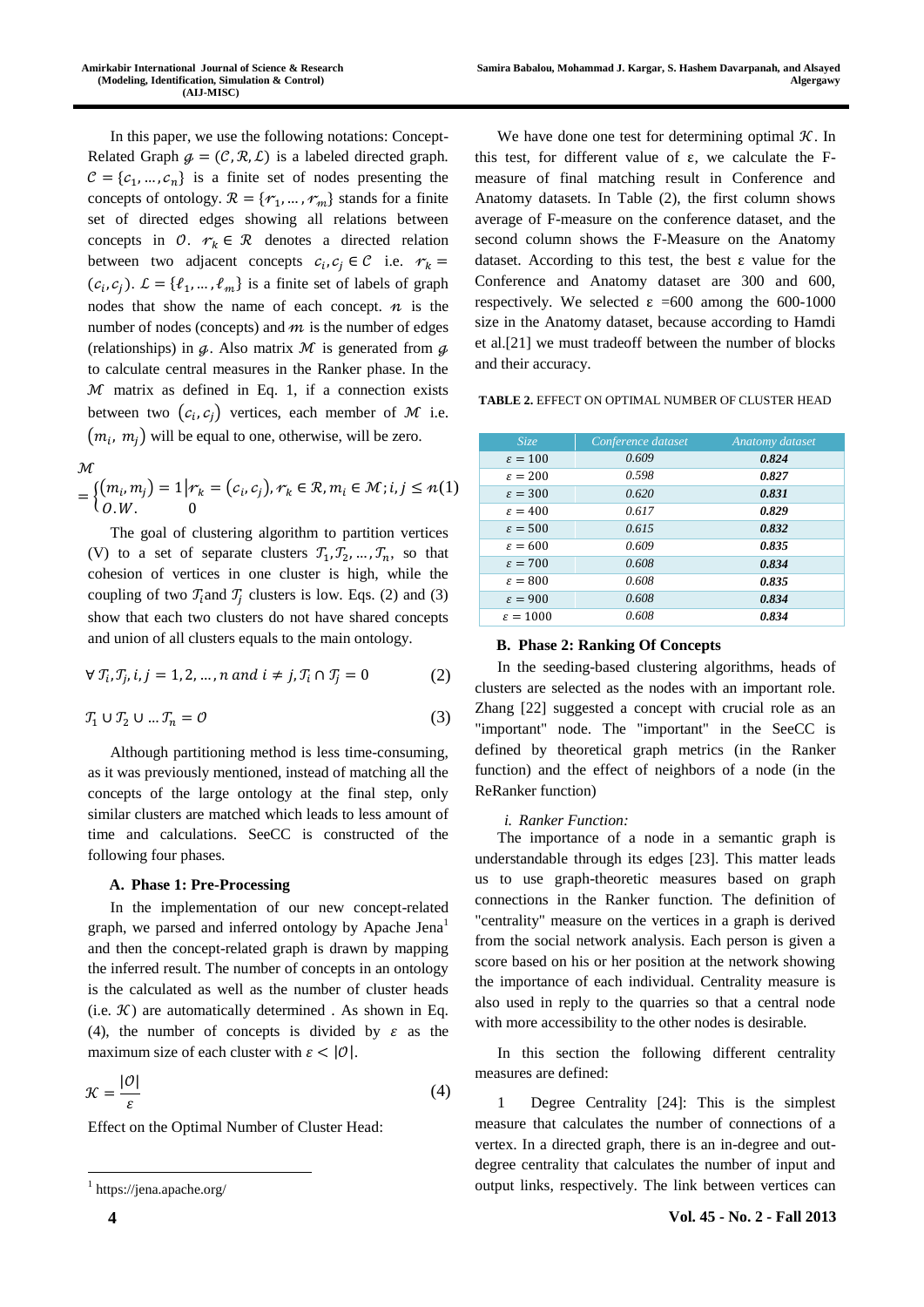be considered as an authority. Vertices in a graph with high degree of centrality are certainly more prominent than the others, because they have received a great deal of power. Eq. (5) shows the degree centrality.

$$
C_{d}(i) = degreeCentrality(c_{i})
$$
 (5)

2 Betweenness Centrality [25]: This measure calculates the fraction of the shortest path from a vertex. Eq. (6) shows betweenness centrality, in which  $\sigma_{s,t}(v)$  is the number of shortest paths from s to t through v, and  $\sigma_{s,t}$ is the total number of shortest paths from s to t.

$$
C_{b}(v) = \sum_{s,t \in V} \frac{\sigma_{s,t}(v)}{\sigma_{s,t}}
$$
 (6)

3 . Closeness Centrality [24]: This measure shows the importance of nodes which are close to all other ones in the graph. In Eq (7) reaching cost of one node to all nodes of the graph is measured. In Eq. (7), the distance (i,j) function is the shortest path between i and j nodes in the graph.

$$
C_c(i) = \frac{1}{\sum_{j \in V} \text{distance}(i, j)}
$$
(7)

4. EcCentrality [26]: This measure calculates the maximum distance between pairs of nodes. The intuition is that one node is the central one if no node is away from it. It is calculated via Eq (8) given bellow.

$$
C_e(i) = \frac{1}{\max_{j \in V} distance(i, j)}
$$
\n(8)

5 . Stress Centrality [27]: This measure calculates the absolute number of the shortest paths through a node. Eq. (9) shows how to calculate the Stress Centrality where  $\sigma_{st}(v)$  represents the number of the shortest paths from s to t via v.

$$
SC(v) = \sum_{s,t \in V} \sigma_{st}(v) \tag{9}
$$

To combine these criteria in the Ranker function, one test is conducted. We performed an evaluation using three different ontologies: "Linking", "MICRO", and "cmt" of Conference dataset of OAEI. In this test, all 32 combinations of the five criteria were assessed. Our goal is to define a method able to generate results that match as closely as possible to those produced by human experts. We asked a number of experts to select the top ten important concepts while we did not say anything about our criteria to them. Due to the difference between important concepts by experts, we selected the most common shared important concepts. Table 4 shows the top ten important concepts by experts. The results of 32 combinations of these criteria on Linking ontology has

shown in Table 3. In each test we use one combination of C1-C5 criteria and select top ten important concepts, we also examine how many of these criteria are similar to the expert judge. The test examines which combination was more similar to the experts' point of view. As a whole, we separate these tests by their accuracy. Among those criteria with accuracy 80%, we selected C1+C2 (Degree and Closeness centrality) because its performance was proven and it was used by [23, 28]. Furthermore, its computation is less complex and this selection reduces the computational complexity.

Therefore, the score of each node in this function is calculated by Eq. (10).

$$
Ranker\_Score(c_i)
$$
  
= 
$$
\frac{1}{\sum_{j \in V} \text{distance}(i,j)}
$$
  
+ 
$$
degreeCentrality(c_i)
$$
 (10)

where,  $degreeCentrality(c_i)$  is the out degree of i node, and distance (i ,j) is the shortest path between nodes i and j in the graph.

Table 5 shows the top ten important concepts on three tested ontologies by the proposed Ranker function.

**TABLE 3.** THE ACCURACY OF COMBINATION OF THE FIVE CRITERIA ON "LINKING" ONTOLOGY

| $N$ o          | Combination of Centrality Criteria                   | Accuracy |
|----------------|------------------------------------------------------|----------|
|                | $C1+C2$ , $C1+C3$ , $C1+C4$ , $C1+C5$ , $C1+C2+C4$ , | 80%      |
|                | $C1 + C2 + C5$ , $C1 + C3 + C4$ , $C1 + C3 + C5$ ,   |          |
|                | $C1 + C4 + C5$ , $C1 + C2 + C3 + C4 + C5$            |          |
| $\mathfrak{D}$ | C1, C3, C5, C2+C3, C2+C5, C3+C5, C4+C5,              | 70%      |
|                | $C1 + C2 + C3$ , $C2 + C3 + C5$ , $C3 + C4 + C5$ ,   |          |
|                | $C1+C2+C3+C4$ , $C1+C2+C3+C5$ ,                      |          |
|                | $C1+C2+C4+C5$ , $C1+C3+C4+C5$ ,                      |          |
|                | $C2+C3+C4+C5$                                        |          |
| 3              | $C2, C4, C2+C4$                                      | 20%      |
|                | $C2+C3+C4, C2+C4+C5$                                 | 50%      |

**TABLE 4.** TOP IMPORTANT CONCEPTS BY EXPERTS

| $\overline{NO}$          | <b>Ontology</b> | <b>Top Ten Important Concepts</b>          |  |
|--------------------------|-----------------|--------------------------------------------|--|
| $\mathbf{I}$             | Linkling        | Role-Content-Person-submissionStatus-      |  |
|                          |                 | Submission-Event-SubmissionType-Setting-   |  |
|                          |                 | <b>FullText-RegisteredPerson.</b>          |  |
| $\mathcal{L}$            | <b>MICRO</b>    | Conference-Topic-ActivitySubmissionForm-   |  |
|                          |                 | Activity- Organizing Committee- Author-    |  |
|                          |                 | Organizer-Reviewer-Lecture-Person.         |  |
| $\mathbf{3}$             | Cmt             | Conference, Author, Reviewer,              |  |
|                          |                 | conferenceMember, Paper, Person, Document, |  |
|                          |                 | Preference, Decision, Bid.                 |  |
| <b>ReRanker Function</b> |                 |                                            |  |

In the ReRanker function, the effect of neighbors is calculated. For this purpose, the method proposed by Stuckenschmidt [29] is used, in which the network analysis technique is employed to determine the power of relations between nodes of a graph. By using this method,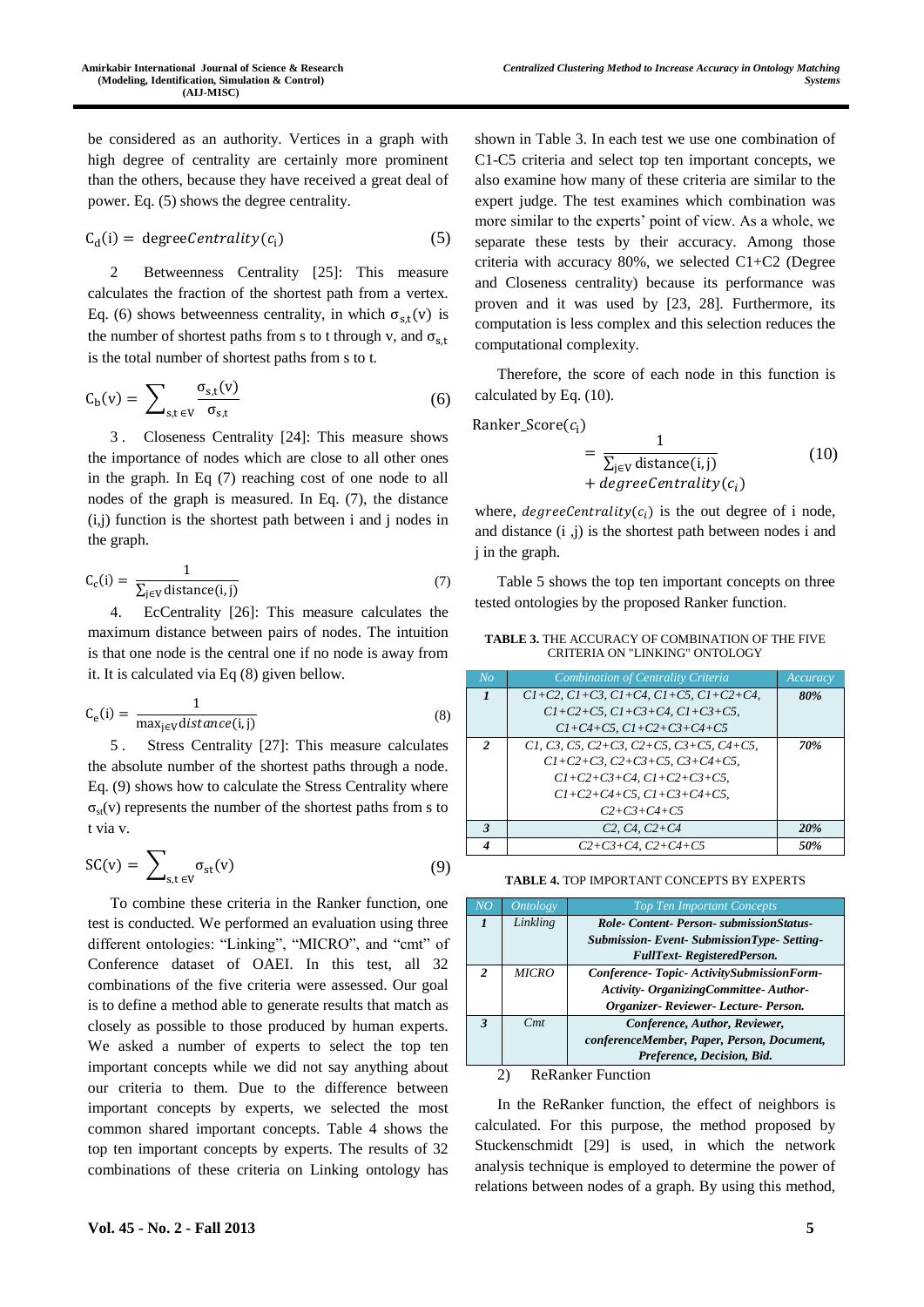nodes with fewer relations to the other nodes are assigned with lower scores. Accordingly, the current score of each node is divided into the number of its direct children and then this value is added to the score of all direct children as an award as it is shown in Eqs. (11) and (12).

$$
ReRanker\_Score
$$

$$
= Award(c_i)
$$
  
+ Ranker\_Score (c<sub>i</sub>) (1

(11)

#### **TABLE 5.** TOP TEN IMPORTANT CONCEPTS BY THE PROPOSED RANKER FUNCTION

| N <sub>O</sub> | <i><b>Ontology</b></i> | <b>Top Ten Important Concepts</b> | Accuracy |
|----------------|------------------------|-----------------------------------|----------|
| $\mathbf{I}$   | Linkling               | Role, SubmissionType, Person,     | 80%      |
|                |                        | FullText, RegisteredPerson,       |          |
|                |                        | Content, Event, Settings, Place,  |          |
|                |                        | Abstract                          |          |
| ۲              | <b>MICRO</b>           | OrganizingCommittee, WorkShop,    | 70%      |
|                |                        | Organizer, Reviewer, Person,      |          |
|                |                        | Author, OutsideReferee,           |          |
|                |                        | TutorialProposal,                 |          |
|                |                        | ActivitySubmissionForm, Activity  |          |
|                | Cmt                    | Person, Conference, Preference,   | 70%      |
|                |                        | ProgramCommittee, Document,       |          |
|                |                        | Decision, Bid, AuthorNotReviewer, |          |
|                |                        | Reviewer.                         |          |
|                |                        | ProgramCommitteeMember            |          |

**TABLE 6.** NECESSITY OF RERANKER FUNCTION

| No      | without ReRank | ReRank by $d=1$ | ReRank by<br>$d=2$ |
|---------|----------------|-----------------|--------------------|
| Average | 0.6134         | 0.6147          | 0.6119             |
| where   |                |                 |                    |

$$
Award(c_i) = \frac{Ranker\_Score(c_i)}{|\Psi(c_i, d)|}
$$
(12)

*Ranker\_Score*  $(c_i)$  is defined in the Eq (5) and  $d$  is set to 1 in order to calculate the direct children of  $c_i$  node.  $\Psi(c_i, d)$  is *Connexion* that is explained in phase 3.

Also, according to another test that has shown in Table 6 on the conference dataset of OAEI, adding award to the children in the next non-immediate levels (such as grandchildren), i.e. ReRanke with 2 levels would reduce the accuracy of ontology matching.

## **C. Phase 3: Determining Cluster Head**

If nodes with the highest score are selected as the cluster heads, distribution would be disregarded. To avoid this problem, the distance between two cluster heads is measured, and among the highest score nodes, those with  $d$  distances from each other are selected as the cluster heads. For this purpose, a  $\emph{Connection}$  set with  $d$  levels of each node is defined. One node can be selected as a cluster head if it does not exist in the *Connexion* set of their previous cluster heads. Connexion set of a concept  $c_i \in \mathcal{C}$ , namely $\Psi(c_i, d)$  is defined in Eq. (13).

$$
\Psi(c_i, d) = SubClass(c_i, d)
$$
  
U SuperClass(c<sub>i</sub>, d) (13)

 $\Psi(c_i, d)$  is a set in which all the concepts with d levels that effect on node  $c_i$ . Here, the SubClass( $c_i$ , d) is the children of  $c_i$  with  $d$  hierarchical levels, and SuperClass( $c_i$ , d) is the parent of  $c_i$  with d hierarchical levels. The *Connexion* set is also used in the membership function.

# **D. Phase 4: Finalise Clustering**

At first, SeeCC creates one cluster for each cluster head. Then, it places direct children in the corresponding cluster and finally, for the remaining nodes, the membership function is used to determine the cluster of each node. Step two reduces the time complexity, because fetch of membership function for all nodes is time consuming. While by placing the nodes via the call of membership function, the same results would still be achieved. Because the membership function of SeeCC in the structural similarity measure considers the shortest path between each node and cluster heads, each child has the minimum shortest path from his or her parent.

1) Membership Function

For all the concepts in the ontology,  $F$  is used as a membership flag of a cluster. If  $\mathcal F$  of  $\mathcal C$  concept is false, it means  $c$  is not assigned to any cluster and thus, the membership function is called for the  $c$  concept. In addition, the  $F$  flag can only have one value, i.e. each node can be placed in only one cluster so that no overlap is observed in clusters. The membership function determines that each concept  $c_i \in \mathcal{C}$  should be placed in which  $T_i$ ,  $i < \mathcal{K}$  cluster. For this determination, similarity of  $c_i$  with all  $\mathcal{CH}_i$  is calculated and then  $c_i$  is placed in a cluster with maximum similarity. Eq. (14) shows this matter. Using the proposed membership function, each concept is compared with Cluster Heads, instead of comparing with all concepts like whatever was done in  $[4, 4]$  $[4, 4]$ [5\]](file:///C:/Users/behzad/Desktop/4879.docx%23_ENREF_5). The proposed method that uses seeding of cluster head to reduce the complexity of comparison.

$$
c_i \in \mathcal{CH}_k \Big| \mathcal{CH}_k
$$
  
= max  $\underset{k \in \mathcal{K}}{\text{Member} \{ \text{RipFunc}(c_i, \mathcal{CH}_k) \}} \Big| \tag{14}$ 

In order to measure the membership of a concept to a cluster head, a linear weighted combination of structural and string similarity measures is calculated as Eq. (15).

MemberShipFuncCwithCH( $c_i$ ,  $\mathcal{CH}_k$ )

$$
= α \times StructuralSimilarity(ci, \mathcal{CH}_{k}) + (1
$$
 (15)  
- α) × StringSimilarity(c<sub>i</sub>, \mathcal{CH}\_{k})

where  $\alpha + \beta = 1$ . We set experimentally  $\alpha = 0.7$  and  $β = 0.3$  String Similarity and Structural Similarity are explained in the next steps.

2) String Similarity Measure

As previously mentioned,  $\mathcal{L} = \{\ell_1, ..., \ell_m\}$  is a finite set of labels that show the name of each concept. In this section, the name of the concept is used to calculate string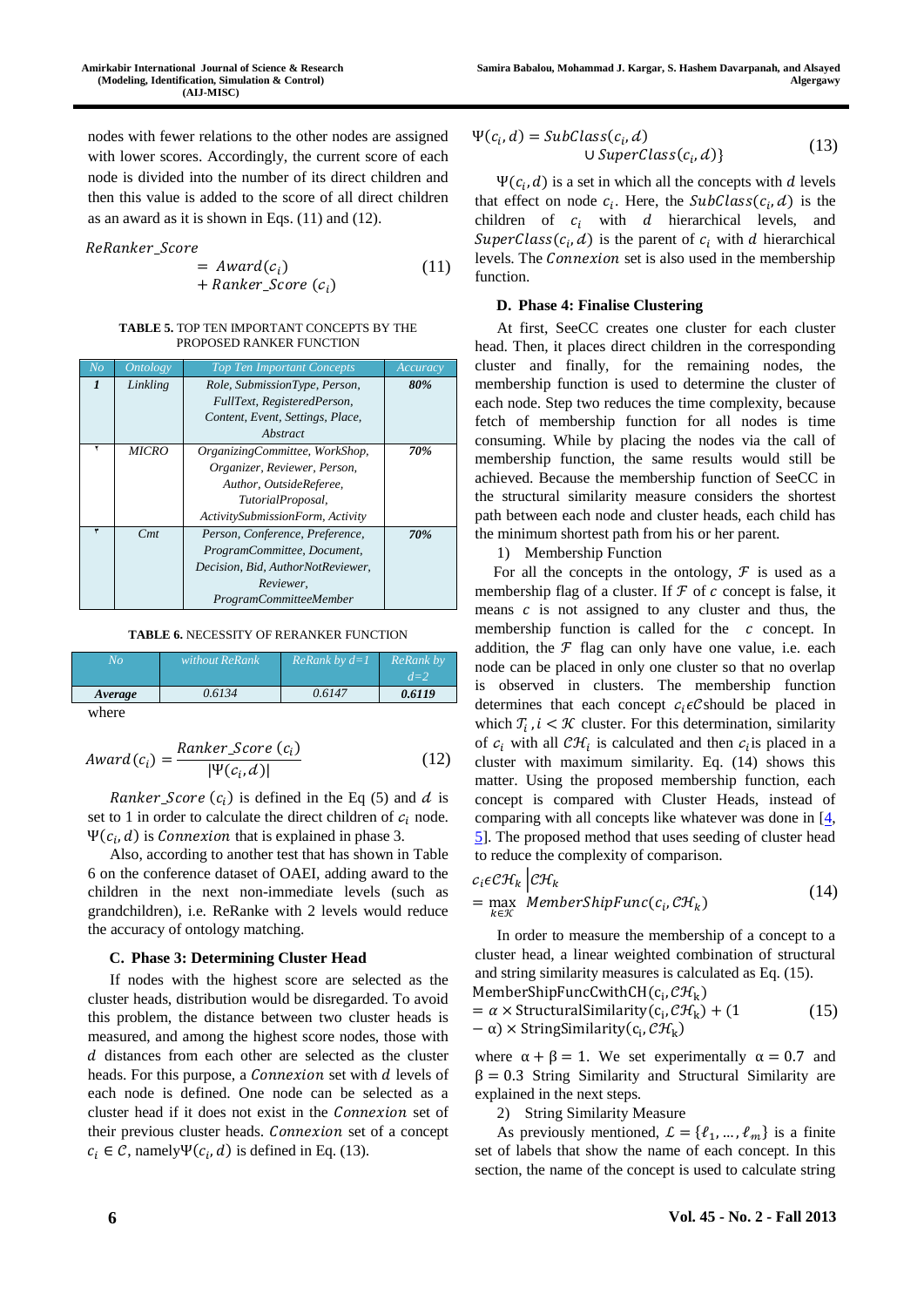3) Structural similarity measure

In this measure, structural similarities such as similarity of paths, connections, and edges are used. Algergawy et al. [5] and Lin et al. [32] have used this measure before. In fact, these concepts with similar connections are semantically more similar to each other  $[19]$  and are placed in the same group. The structural similarity used in this study is shown in Eq. (16).

$$
Structural Similarity(ci, \mathcal{CH}_{k})
$$
\n
$$
= \frac{1}{dist} + ShareNeighbour(ci, \mathcal{CH}_{k})
$$
\n(16)

where,  $ShareNeighbour(c_i, \mathcal{CH}_k)$  function calculates the number of share neighbors of  $c_i$  concept with  $\mathcal{CH}_k$ cluster head. ShareNeighbour plays an important role in structural similarity, because similar concepts have similar neighbors [\[32\]](file:///C:/Users/behzad/Desktop/4879.docx%23_ENREF_32). The  $dist$  is defined as.

$$
dist = \frac{2 \times shortestDistance (c_i, \mathcal{CH}_k)}{shortestDistance(\mathcal{CH}_k, \mathcal{PS}_{ik})}
$$
  
+shortestDistance (c\_i, \mathcal{PS}\_{ik}) (17)

where  $\mathcal{P} \mathcal{S}_{ik}$  is the nearest share parent between  $c_i$  and  $\mathcal{CH}_k$  that is given below.

$$
\mathcal{PS}_{ik}(c_i, \mathcal{CH}_k)
$$
  
= nearest Parent Share(c\_i, \mathcal{CH}\_k) (18)

#### *4.* **EXPERIMENTAL RESULTS**

To evaluate SeeCC, an open source Falcon-AO system <sup>2</sup> was used. It was implemented in Java with Apache 2.0 license. Falcon-AO has some components including PBM (Partition Block Match). PBM [13] is used for large-scale ontology matching which was replaced by SeeCC.

All the experiments were carried out on Intel core i5 with 4 GB internal memory on Windows 7 with Java compiler 1.7. Evaluation of the SeeCC was done by standard tests using valid ontologies parsed with Jena Apache, and the mapping functions were implemented by Alignment  $API<sup>3</sup>$ . The standard information retrieval metrics as shown in Eqs. (19-21) were used to assess the results

$$
. Precision = \frac{number\ of\ correct\ found\ alignments}{number\ of\ found\ alignments}
$$
 (19)

 $\overline{a}$ 

Recall

|    | number of correct found alignments                       | (20) |
|----|----------------------------------------------------------|------|
|    | number of exixting alignments                            |      |
| r. | $2 \times$ Precision $\times$ Recall<br>$M_{22}$ and $A$ |      |

$$
F - Measure = \frac{2 \times 1 \times 1 \times 1}{Precision + Recall}
$$
 (21)

The OAEI dataset (http://oaei.ontologymatching.org), was tested in Conference and Anatomy sections and its results were compared with the results of Algergawy [5]. Moreover, the Falcon-AO system was implemented in the same setting and its results were compared to the SeeCC method. The Conference data set containing of 16 ontologies is much used in ontology matching systems. The Anatomy data set contains medicine ontologies including two data sets of human and mouse anatomy with 3306 and 2746 concepts, respectively.

The SeeCC method was run on the Conference data set and the results were compared with those of the Falcon-AO. Falcon-AO has 4 matchers so that for ontologies with more than 5000 concepts, PBM matcher is fetched. We changed this threshold value from 5000 to 100 since in the Conference test, the size of ontologies is less than 5000 and we wanted Falcon-AO to use PBM. The column 3 in Table (7) shows the results Falcon-AO by using the PBM method. As a whole by comparing with the SeeCC, we see 10.7% improvement in this test. Also, we tested Falcon-AO without these changes of the threshold shown in column 4 in the table 3. The results show that SeeCC is better about 7 % than other matchers of Falcon-AO even in small ontologies.

**Error! Reference source not found.**3 shows the results of comparison of SeeCC, Falcon-AO and the system proposed by Algergawy [5] on the Anatomy conference by two ontologies with 3306 and 2746 concepts. SeeCC method is 11 percent more accurate than the Algergawy method and 14.4 percent more accurate than Falcon-AO.

Figure 4 and figure 5 compare SeeCC with the top ten systems, participating in OAEI competition, in the Conference track and in the Anatomy track, respectively. For simplicity of the chart, only F-Measure of each system is shown in figure 4 and figure 5. The horizontal axis shows the participating systems and the vertical axis shows F-measure. We see that SeeCC method has comparable results with the others.

#### **5. CONCLUSIONS**

In this paper, we introduced a new clustering method, SeeCC, in order to solve the problem of large ontologies. SeeCC partitions large-scale ontology to several subontologies and converts large-scale ontology matching to

<sup>2</sup> http://ws.nju.edu.cn/falcon-ao

<sup>3</sup> http://alignapi.gforge.inria.fr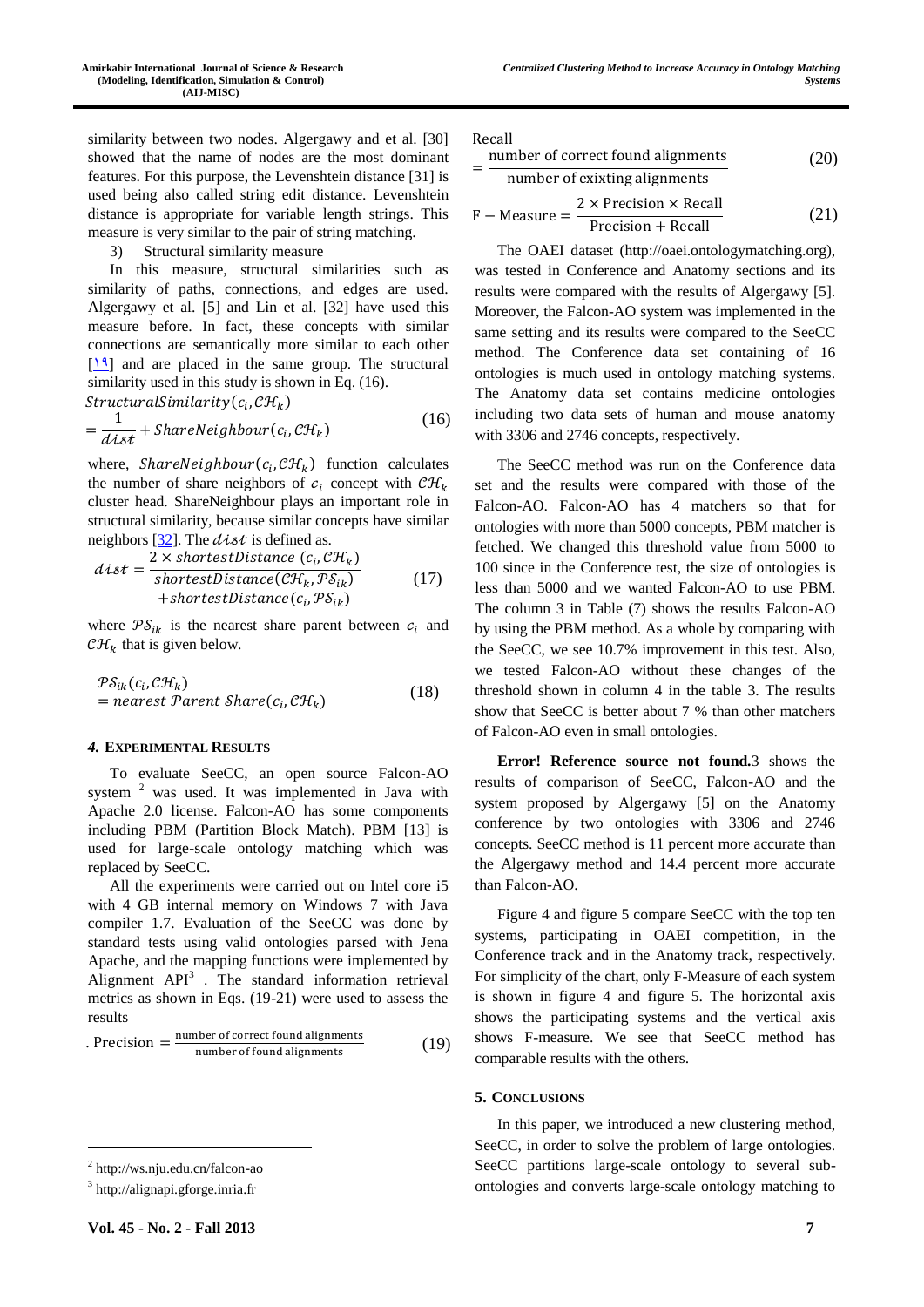several small ontology matching sub-problems. A Ranker function was presented to determine the cluster head. Selection of cluster head of high score nodes was done using the distribution condition.

**TABLE 7.** COMPARISON OF THE SEECC WITH FALCON-AO ON THE CONFERENCE DATA SET.

| No             | $1^{st}$ ontology | 2nd ontology | <i>Falcon-AO</i>   |                           | <i>SeeCC</i> |
|----------------|-------------------|--------------|--------------------|---------------------------|--------------|
|                |                   |              | With<br><b>PBM</b> | Witho<br>ut<br><b>PBM</b> |              |
| 1              | C <sub>mt</sub>   | conference   | 0.46               | 0.54                      | 0.6          |
| $\overline{c}$ | C <sub>mt</sub>   | confOf       | 0.28               | 0.44                      | 0.35         |
| 3              | Cmt               | Edas         | 0.73               | 0.69                      | 0.73         |
| 4              | C <sub>mt</sub>   | Ekaw         | 0.56               | 0.54                      | 0.63         |
| 5              | Cmt               | Iasted       | 0.8                | 0.66                      | 0.8          |
| 6              | C <sub>mt</sub>   | sigkdd       | 0.74               | 0.8                       | 0.8          |
| 7              | Conference        | confOf       | 0.64               | 0.56                      | 0.67         |
| 8              | Conference        | edas         | 0.59               | 0.52                      | 0.57         |
| 9              | Conference        | ekaw         | 0.43               | 0.48                      | 0.52         |
| 10             | Conference        | iasted       | 0.38               | 0.45                      | 0.45         |
| 11             | Conference        | sigkdd       | 0.64               | 0.68                      | 0.69         |
| 12             | confOf            | edas         | 0.51               | 0.48                      | 0.54         |
| 13             | confOf            | ekaw         | 0.67               | 0.63                      | 0.65         |
| 14             | confOf            | iasted       | 0.42               | 0.4                       | 0.4          |
| 15             | confOf            | sigkdd       | 0.29               | 0.66                      | 0.67         |
| 16             | Edas              | ekaw         | 0.58               | 0.6                       | 0.63         |
| 17             | Edas              | iasted       | 0.5                | 0.46                      | 0.48         |
| 18             | Edas              | sigkdd       | 0.63               | 0.6                       | 0.64         |
| 19             | Ekaw              | iasted       | 0.57               | 0.6                       | 0.64         |
| 20             | ekaw              | sigkdd       | 0.7                | 0.7                       | 0.7          |
| 21             | iasted            | sigkdd       | 0.59               | 0.7                       | 0.78         |
|                |                   | Average      | 0.56               | 0.58                      | 0.62         |



**Fig. 3. Comparison of SeeCC with State-of-the-art in the Anatomy Method.**

For each selected cluster head, one cluster was created and for the remaining nodes, a membership function was called which to reduce the number of comparisons. In fact, in order to compare all the concepts with each other, in the worst case in a graph with  $n \cdot n \cdot (n-1)$ comparing operations per node was used with  $n^2$ complexity, while in SeeCC a concept was only compared with cluster heads which the number of cluster head  $(\mathcal{K})$ was much less than that of the concepts ( $K \ll$ *Number of CH*) or  $(\mathcal{K} \ll |\mathcal{O}|)$  As a whole in SeeCC because of it use the seeding based algorithm, the number of comparison is  $K \times n$  which  $K \ll n$ .)

Test results showed that the SeeCC method, compared to Falcon-AO (using PBM) and Falcon-AO (without using PBM) in the Conference test of OAEI, had respectively 10.7 and 7% improvement. Also in the Anatomy test of OAEI, the SeeCC method was 11 and 14.4 % better than the Algergawy's proposed system [5] and Falcon-AO, respectively. Moreover, the comparison of SeeCC method with the systems participating in OAEI in the Conference and Anatomy tests indicated that the SeeCC method had acceptable results.



**Fig. 4. Comparing SeeCC method with the Top Ten Systems Participating in OAEI Competitions in the Conference track.**



**Fig. 5. Comparing SeeCC Method with the Top Ten Systems Participating in OAEI Competitions in the Anatomy track**

## **REFERENCES**

- [1] Hendler, J. "Agents and the semantic web," Intelligent Systems, IEEE, vol. 16, no.2, pp. 30-37, 2001.
- [2] Euzenat, J., C. Meilicke, H. Stuckenschmidt, P. Shvaiko, and C. Trojahn, "Ontology alignment evaluation initiative: six years of experience," in Journal on data semantics XV, Springer. pp. 158- 192, 2011.
- [3] Euzenat, J., A. Ferrara, W. van Hage, L. Hollink, C. Meilicke, A. Nikolov, et al. "Results of the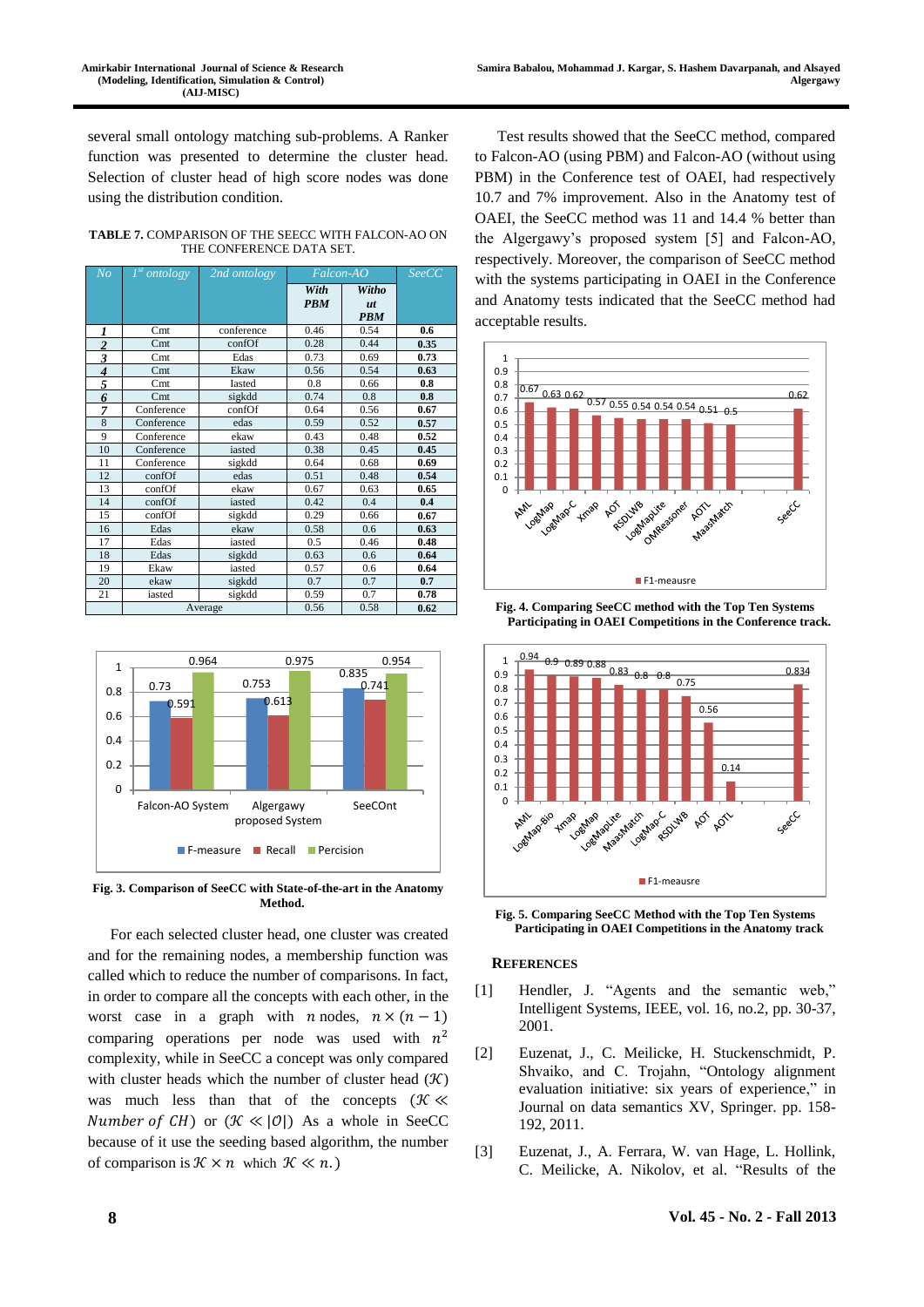Ontology Alignment Evaluation Initiative 2011." in 6th OM workshop, 2011.

- [4] Hu, W, Y. Qu, and G. Cheng, "Matching large ontologies: A divide-and-conquer approach," Data & Knowledge Engineering, vol. 67, no. 1, pp. 140- 160, 2008.
- [5] Algergawy, A., S. Massmann, and E. Rahm. "A clustering-based approach for large-scale ontology matching," in Advances in Databases and Information Systems, Springer, 2011.
- [6] Wang, Z., Y. Wang, S. Zhang, G. Shen, and T. Du, "Matching large scale ontology effectively," in The Semantic Web–ASWC 2006, Springer, pp. 99-105, 2006.
- [7] Khan, M., N. Javaid, M. Khan, A. Javaid, Z. Khan, and U. Qasim, "Hybrid DEEC: Towards Efficient Energy Utilization in Wireless Sensor Networks," arXiv preprint arXiv:1303.4679, 2013.
- [8] Bsoul, M., A. Al-Khasawneh, A.E. Abdallah, E.E. Abdallah, and I. Obeidat, "An energy-efficient threshold-based clustering protocol for wireless sensor networks," Wireless personal communications, vol. 70, no. 1, pp. 99-112, 2013.
- [9] Saruladha, K., G. Aghila, and B. Sathiya. "A partitioning algorithm for large scale ontologies," in Recent Trends In Information Technology (ICRTIT), 2012 International Conference on. IEEE, 2012.
- [10] Zhou, Y, H. Cheng, and J. X. Yu, "Graph clustering based on structural/attribute similarities," Proceedings of the VLDB Endowment, vol. 2, no. 1, pp. 718-729, 2009.
- [11] Hu, W. and Y. Qu, "Falcon-AO: A practical ontology matching system. Web Semantics," Science, Services and Agents on the World Wide Web, vol. 6, no.3, pp. 237-239, 2008.
- [12] Do, H.-H. and E. Rahm, "Matching large schemas Approaches and evaluation," Information Systems, vol. 32, no.6, pp. 857-885, 2007.
- [13] Hu, W., Y. Zhao, and Y. Qu, "Partition-based block matching of large class hierarchies," in The Semantic Web–ASWC 2006, Springer, pp. 72-83, 2006.
- [14] Jiménez-Ruiz, E. and B.C. Grau, "Logmap: Logicbased and scalable ontology matching," in The Semantic Web–ISWC 2011, Springer, pp. 273-288, 2011.
- [15] Kirsten, T., A. Gross, M. Hartung, and E. Rahm, "GOMMA: a component-based infrastructure for managing and analyzing life science ontologies and their evolution," J. Biomedical Semantics, vol. 2, pp. 6, 2011.
- [16] Ngo, D. and Z. Bellahsene, "YAM++: a multistrategy based approach for ontology matching task," in Knowledge Engineering and Knowledge Management, Springer, pp. 421-425, 2012.
- [17] Grau, B.C., I. Horrocks, Y. Kazakov, and U. Sattler. "Just the right amount: extracting modules from ontologies," in Proceedings of the 16th international conference on World Wide Web, ACM, 2007.
- [18] Wang, Z., Y. Wang, S. Zhang, G. Shen, and T. Du, "Ontology Pasing Graph-based Mapping: A Parsing Graph-based Algorithm for Ontology Mapping," Journal of Donghua University, vol. 23, no.6, pp. 5, 2006.
- [19] Yuruk, N., M. Mete, X. Xu, and T.A. Schweiger. "AHSCAN: Agglomerative hierarchical structural clustering algorithm for networks. in Social Network Analysis and Mining," ASONAM'09. International Conference on Advances in. 2009 IEEE, 2009.
- [20] Guha, S., R. Rastogi, and K. Shim, "ROCK: A robust clustering algorithm for categorical attributes," Information systems, vol. 25, no.5, pp. 345-366, 2000.
- [21] Hamdi, F., B. Safar, C. Reynaud, and H. Zargayouna, "Alignment-based partitioning of large-scale ontologies," in Advances in knowledge discovery and management, Springer, pp. 251-269, 2010.
- [22] Zhang, X., H. Li, and Y. Qu," Finding important vocabulary within ontology ", in The Semantic Web–ASWC 20062006, Springer. p. 106-112..
- [23] Graves, A., S. Adali, and J. Hendler. "A Method to Rank Nodes in an RDF Graph," International Semantic Web Conference (Posters & Demos). 2008.
- [24] Kermarrec, A.-M., E. Le Merrer, B. Sericola, and G. Trédan, "Second order centrality: Distributed assessment of nodes criticity in complex networks," Computer Communications, vol. 34, no. 5, pp. 619-628, 2011.
- [25] Freeman, L.C," A set of measures of centrality based on betweenness ". Sociometry, 1977: p. 35- 41.
- [26] Hage, P. and F. Harary, "Eccentricity and centrality in networks," Social networks, vol. 17, no.1, pp. 57-63, 1995.
- [27] Koschützki, D., K.A. Lehmann, L. Peeters, S. Richter, D. Tenfelde-Podehl, and O. Zlotowski, "Centrality indices," Network analysis, Springer, pp. 16-61, 2005.
- [28] Zhang, X., G. Cheng, and Y. Qu, "Ontology summarization based on rdf sentence graph,"